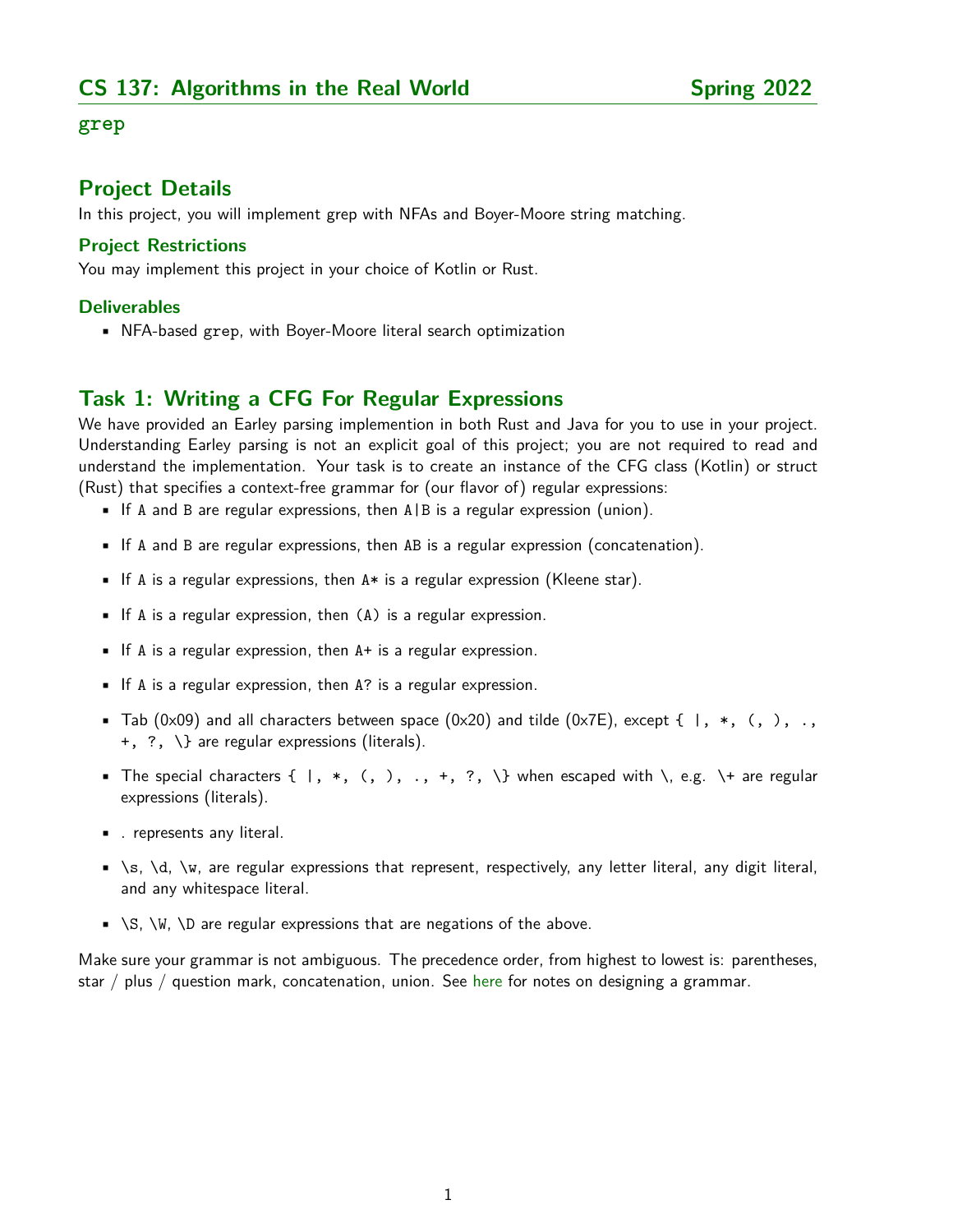## **Task 2: NFA**

Our grep implementations will be backed by an NFA to test whether a regular expression accepts an input string. Your task is to design an NFA class that supports converting a parsed regular expression to an equivalent NFA.

We can construct an NFA with each fundamental operator by building on subexpression NFAs. If A and B are regular expressions, then



Note that we can compose more complex operations (e.g. +) from these fundamental ones. This construction is known as Thompsons construction, described further in [this article.](https://swtch.com/~rsc/regexp/regexp1.html)

However, we will require one key difference in our NFAs: the construction adds  $\epsilon$ -transitions, which complicate checking whether a string is accepted by an NFA. Instead of storing  $\epsilon$ -transitions, you should compute an equivalent NFA with no  $\epsilon$ -transitions, or its " $\epsilon$ -closure".

At a high level, we can compute the " $\epsilon$ -closure" by replacing the  $\epsilon$ -transitions in the NFA with "everywhere they go".

You will likely find the  $\epsilon$ [-closure notes](https://algos.world/21sp/notes/epsilon-closure.pdf) to be helpful.

## **Task 3: Grep 1.0**

Your grep program will take two arguments: the regular expression and the name of a file to search, and output all non-overlapping matches. You should match greedily - that is, make as long of a match as possible before moving on. Dont consider matches that continue over multiple lines.